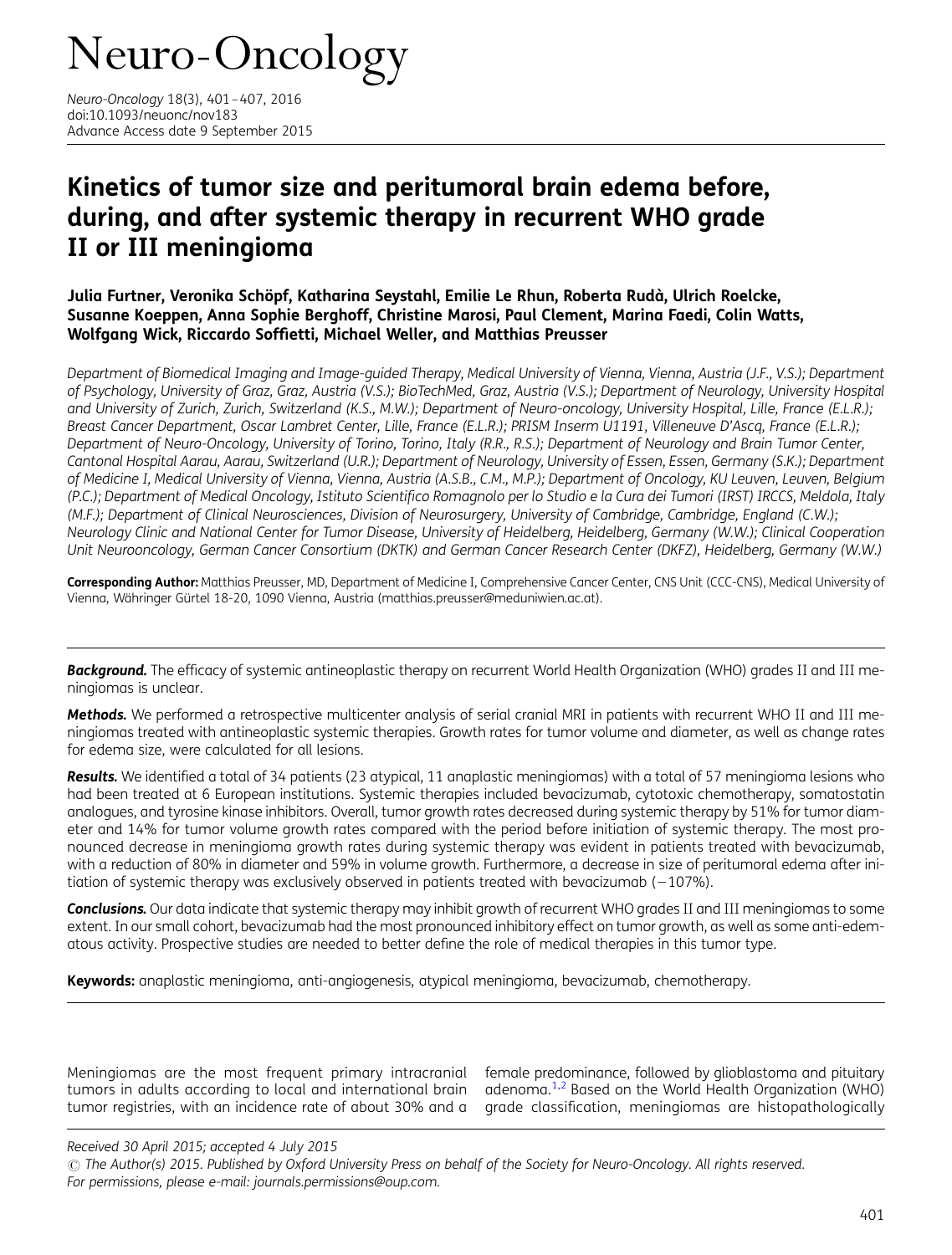classified and graded into 3 different subgroups: benign meningiomas (WHO grade I), atypical meningiomas (WHO grade II), and anaplastic or malignant meningiomas (WHO grade III).<sup>[3](#page-6-0)</sup> The majority of these subgroups are benign, followed by atypical (up to 20% of all meningiomas) and anaplastic (about  $1\% - 3\%$  $1\% - 3\%$  of all meningiomas).

While benign meningiomas are usually curable by surgery, atypical and anaplastic meningiomas are characterized by ag-gressive behavior and a high recurrence rate.<sup>[3](#page-6-0)</sup> No accepted therapy standard exists for meningiomas after exhaustion of surgical and radiotherapeutic options. A variety of systemic antineoplastic therapeutic agents, including hydroxyurea, temozolomide, irinotecan, interferon-alpha, mifepristone, octreotide analogues, megestrol acetate, bevacizumab, imatinib, erlotinib, and gefitinib, have been investigated in small studies and are being used in the clinical setting. $4-13$  $4-13$  $4-13$  However, the validity of the available studies is limited by small sample sizes, retrospective study designs, heterogeneous patient populations, lack of control arms, and varying response criteria, thus rendering the benefit of these drugs unclear.<sup>[14](#page-6-0)</sup>

In the present study, we aimed to analyze the growth rates of recurrent WHO grades II and III meningiomas before, during, and after treatment with systemic agents in order to provide novel information on the effect of drug treatment on the disease course.

# Materials and Methods

#### Patients

Institutional review board approval for this retrospective European multicenter study was obtained from each participating institution. All participating institutions were asked to provide radiological as well as predefined epidemiological and clinical data of the patients using a prepared form (see [Supplementary](http://neuro-oncology.oxfordjournals.org/lookup/suppl/doi:10.1093/neuonc/nov183/-/DC1) [Material S1\)](http://neuro-oncology.oxfordjournals.org/lookup/suppl/doi:10.1093/neuonc/nov183/-/DC1).

The inclusion criteria were as follows: (i) patient has histological diagnosis of WHO grade II or grade III meningioma according to 2007 WHO criteria; (ii) patient has received systemic antineoplastic therapy for tumor recurrence after previous operation and/or radiotherapy; (iii) digital datasets are available of multiple MR examinations taken before, during, and after the administration of systemic antineoplastic therapy.

Patient recruitment per institution was as follows: institution 1 (Vienna,  $n = 14$ ), institution 2 (Leuven,  $n = 5$ ), institution 3 (Lille,  $n = 4$ ), institution 4 (Zurich,  $n = 4$ ), institution 5 (Aarau,  $n = 4$ ), and institution 6 (Essen,  $n = 3$ ). First radiological diagnosis of meningioma was made between December 2002 and December 2013, and systemic antineoplastic therapy commenced between October 2005 and October 2013.

### Image Acquisition

All patients received an MRI examination with a routine clinical imaging protocol of the brain. In total, 224 MRI examinations were included. The mean duration between 2 MRI examinations was 116 days (SD = 88 d). Each MRI examination included at least one T1-weighted sequence without and with contrast enhancement. In addition, a T2-weighted sequence was performed in 90.6% of all MRI examinations (203/224).

### Image Analysis

The anonymized radiological data for participating patients from all institutions were collected in the form of digital data. The MR images were qualitatively evaluated at institution 1 on a PACS (Picture Archiving and Communication System, Centricity, GE Healthcare) workstation by an experienced neuroradiologist (J.F.) regarding their usability for further postprocessing. Image postprocessing was performed using open-source soft-ware (MRIcron).<sup>[15](#page-6-0)</sup> Maximum tumor diameter, tumor volume, and volume of peritumoral edema were measured for each of the 224 MRI examinations by the same neuroradiologist (J.F.), blinded to all clinical patient data. T1-weighted postcontrast images were selected to determine the maximum tumor diameter as well as the tumor volume. The T2-weighted images were used to depict tumor edema. Maximum tumor diameter was defined as the biggest diameter of the contrast-enhanced tumor area measured in axial, coronal, or sagittal image dimension. Tumor volume was automatically calculated on the basis of multiple manually defined regions of interests (ROIs) including the whole contrast-enhancing tumor area as well as cystic parts of the tumor in the T1-weighted postcontrast sequences. Analogous to the tumor volume, peritumoral edema was determined using multiple ROIs, including the peritumoral hyperintense signal alterations in T2-weighted images, excluding contrast-enhancing tumor areas.

### Statistical Analysis

Resulting measurements from tumor volume, maximum tumor diameter, and the volume of peritumoral edema were submitted for further analysis. All lesions were subdivided into 3 different subgroups related to patients' therapy status. The subgroup "pretherapeutic" represented all meningiomas before systemic therapy; the subgroup "therapeutic" included a pretherapeutic baseline measurement within 4 weeks before the start of systemic therapy, all measurements during systemic therapy, and the first measurement after systemic therapy if it was performed within 4 weeks after the completion of systemic therapy. All measurements after the systemic therapy are summarized in the "posttherapeutic" subgroup.

Measurements of maximum tumor diameter, maximum tumor volume, and maximum peritumoral edema volume of every lesion were used to derive gradients of decrease and increase, which are specified as average growth rates for tumor volume and diameter and average change rates for edemas throughout the manuscript. Growth and change rates were defined as the decrease or increase in tumor diameter, tumor volume, or peritumoral edema volume over a period of time (t), expressed as cm/t and cm<sup>3</sup>/t, respectively. The time period was determined by the average MR follow-up interval of the lesions. Pearson correlation coefficient was used to assess the relation between the calculated growth rates of tumor diameter and tumor volume.

A positive growth rate indicated an increase of tumor diameter, tumor volume, or edema volume, while a negative growth rate reflected a decrease of the different measurements. A growth rate of zero indicated no change in volume or diameter.

Statistical Package for the Social Sciences (SPSS) version 20.0 was used for descriptive statistics of the cohorts. Visualizations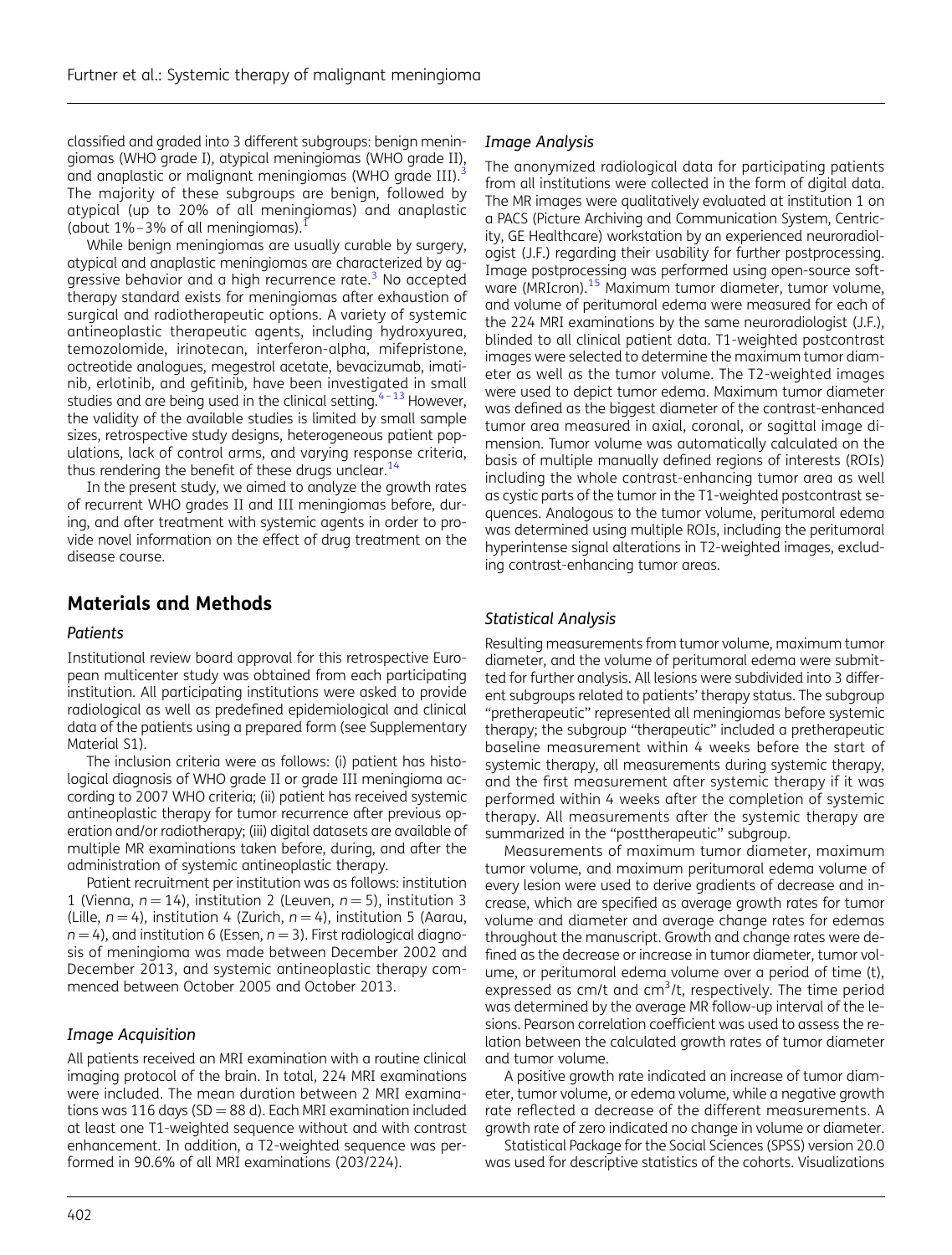were performed in MatLab (7.14.0, Release 2012a; Mathworks). Testing for group differences between therapies was not utilized because of the small and unbalanced sample size.

# Results

#### Patient Characteristics

We identified 34 patients with a total of 57 meningioma lesions that had been treated at 6 European institutions. Twenty-three patients (68%) had atypical meningiomas and 11 patients (32%) had anaplastic meningiomas. Systemic therapies included bevacizumab ( $n = 5$ ), cytotoxic chemotherapy ( $n = 9$ ), somatostatin analogues ( $n = 9$ ), and tyrosine kinase inhibitors ( $n = 7$ ). In 4 patients, radiological data during systemic therapy were not available, therefore these patients were included only in the "pretherapeutic" subgroup. Detailed patients' baseline characteristics and the types of administered systemic therapies are given in [Supplementary Material S2 and S3](http://neuro-oncology.oxfordjournals.org/lookup/suppl/doi:10.1093/neuonc/nov183/-/DC1).

Thirty-two meningiomas were analyzable in the pretherapeutic time window, 37 meningiomas in the therapeutic time window, and 26 in the posttherapeutic time window. The mean time period was 140 days (SD = 124 d, range =  $13-637$ ; mean number of MR examinations  $= 3.65$ , range  $= 2-6$ ) for all pretherapeutic MR examinations; 78 days (SD = 23, range =  $41-156$ ; mean number of MR examination  $=$  3.13, range  $=$  2–7) for systemic therapy; and 142 days (SD = 79, range  $= 21-334$ ; mean number of MR examinations  $=$  3.92, range  $=$  2–7) for all posttherapeutic MR examinations.

#### Analysis of Solid Tumor Lesions

Measurements of maximum tumor diameter and tumor volume were represented as average growth rates and further subdivided into values for pretherapeutic lesions ( $n = 32$ ), therapeutic lesions ( $n = 37$ ), and posttherapeutic lesions ( $n = 26$ ). Overall, diameter and volume growth rate values of the tumor lesions showed a high correlation in total (Pearson correlation coefficient  $r = 0.722$ ;  $P = 1.4903 \times 10^{-16}$ ), in

the pretherapeutic ( $r = 0.794$ ;  $P = 5.8995 \times 10^{-8}$ ), therapeutic  $(r = 0.52; P = 0.001)$ , and posttherapeutic  $(r = 0.892; P = 0.001)$ 9.144 $\times$ 10<sup>-10</sup>) subgroups.

Table 1 and Figs [1A](#page-3-0) and B and [2A](#page-4-0) and B detail the tumor growth rates per time window and type of administered therapy. Overall, the mean tumor growth rates decreased by 51% for tumor diameter and 14% for tumor volume in the therapeutic period compared with the pretherapeutic period. Comparing the growth rates between the different therapy types, we observed the highest decrease of growth rate from the pretherapeutic to the therapeutic period in patients treated with bevacizumab (diameter:  $-80\%$ , volume:  $-59\%$ ), followed by the subgroup of patients treated with chemotherapy (diameter:  $-54\%$ , volume:  $+7\%$ ) and tyrosine kinase inhibitors (diameter:  $\,$  $-40\%$ , volume:  $-29\%$ ). Interestingly, in the posttherapeutic period, patients treated with bevacizumab showed the highest increase, with 200% in growth rates with regard to tumorous lesion diameter and the second highest increase in terms of tumor volume, with 50% in comparison with the therapeutic period. The lowest growth rates in the posttherapeutic period were observed with tyrosine kinase inhibitors, with regard to both tumor diameter and tumor volume.

Furthermore, tumor growth rates were subdivided, regarding tumor histology, into tumor diameter and volume growth rates of WHO grades II and III meningiomas per time window in Table [2.](#page-4-0) In the pretherapeutic as well as the therapeutic period, tumor growth rates (both diameter and volume) of the different histological meningioma subtypes were approximately balanced, whereas in the posttherapeutic period, tumor growth rates were considerably lower in atypical meningiomas than in anaplastic meningiomas.

A further analysis using Response Evaluation Criteria In Solid Tumors during treatment with systemic therapy (therapeutic period) revealed stable disease (defined as ≤30% decrease or  $\geq$ 20% increase in the maximum tumor diameter) in 25 patients and progressive disease (defined as  $\geq$ 20% increase in the maximum tumor diameter) in 12 cases as the best responses during the treatment periods (see [Supplementary](http://neuro-oncology.oxfordjournals.org/lookup/suppl/doi:10.1093/neuonc/nov183/-/DC1) [Material S4](http://neuro-oncology.oxfordjournals.org/lookup/suppl/doi:10.1093/neuonc/nov183/-/DC1)).

| <b>Table 1.</b> Growth rates of all solid tumor lesions |  |
|---------------------------------------------------------|--|
|---------------------------------------------------------|--|

| Time Window     | Systemic Therapy          | Analyzable<br>Meningiomas, n | Length of Time<br>Window, days |           | Change in Diameter<br>per Time [cm/time] |           | Change in Volume<br>per Time [cm <sup>3</sup> /time] |           |
|-----------------|---------------------------|------------------------------|--------------------------------|-----------|------------------------------------------|-----------|------------------------------------------------------|-----------|
|                 |                           |                              | Mean                           | <b>SD</b> | Mean                                     | <b>SD</b> | Mean                                                 | <b>SD</b> |
| Pretherapeutic  | All                       | 32                           | 139.98                         | 123.61    | 0.0100                                   | 0.0193    | 0.0488                                               | 0.9431    |
| Therapeutic     | All                       | 37                           | 78.00                          | 22.58     | 0.0049                                   | 0.0080    | 0.0420                                               | 0.0700    |
|                 | Bevacizumab               | 9                            | 75.56                          | 7.50      | 0.0020                                   | 0.0080    | 0.0200                                               | 0.0430    |
|                 | Chemotherapy              | 13                           | 82.31                          | 27.51     | 0.0046                                   | 0.0070    | 0.0523                                               | 0.0863    |
|                 | Somatostatin analogues    | 4                            | 73.25                          | 14.84     | 0.0100                                   | 0.0000    | 0.0825                                               | 0.0860    |
|                 | Tyrosine kinase inhibitor | 11                           | 76.64                          | 27.84     | 0.0060                                   | 0.0120    | 0.0345                                               | 0.0624    |
| Posttherapeutic | All                       | 26                           | 141.92                         | 78.52     | 0.0040                                   | 0.0090    | 0.0258                                               | 0.0569    |
|                 | Bevacizumab               | 5                            | 78.40                          | 4.66      | 0.0060                                   | 0.0134    | 0.0300                                               | 0.0670    |
|                 | Chemotherapy              | $\overline{7}$               | 98.53                          | 47.48     | 0.0040                                   | 0.0050    | 0.0186                                               | 0.0240    |
|                 | Somatostatin analogues    | 11                           | 194.98                         | 87.01     | 0.0030                                   | 0.0090    | 0.0336                                               | 0.0760    |
|                 | Tyrosine kinase inhibitor | 3                            | 154.50                         | 0.00      | 0.0000                                   | 0.0000    | 0.0067                                               | 0.0060    |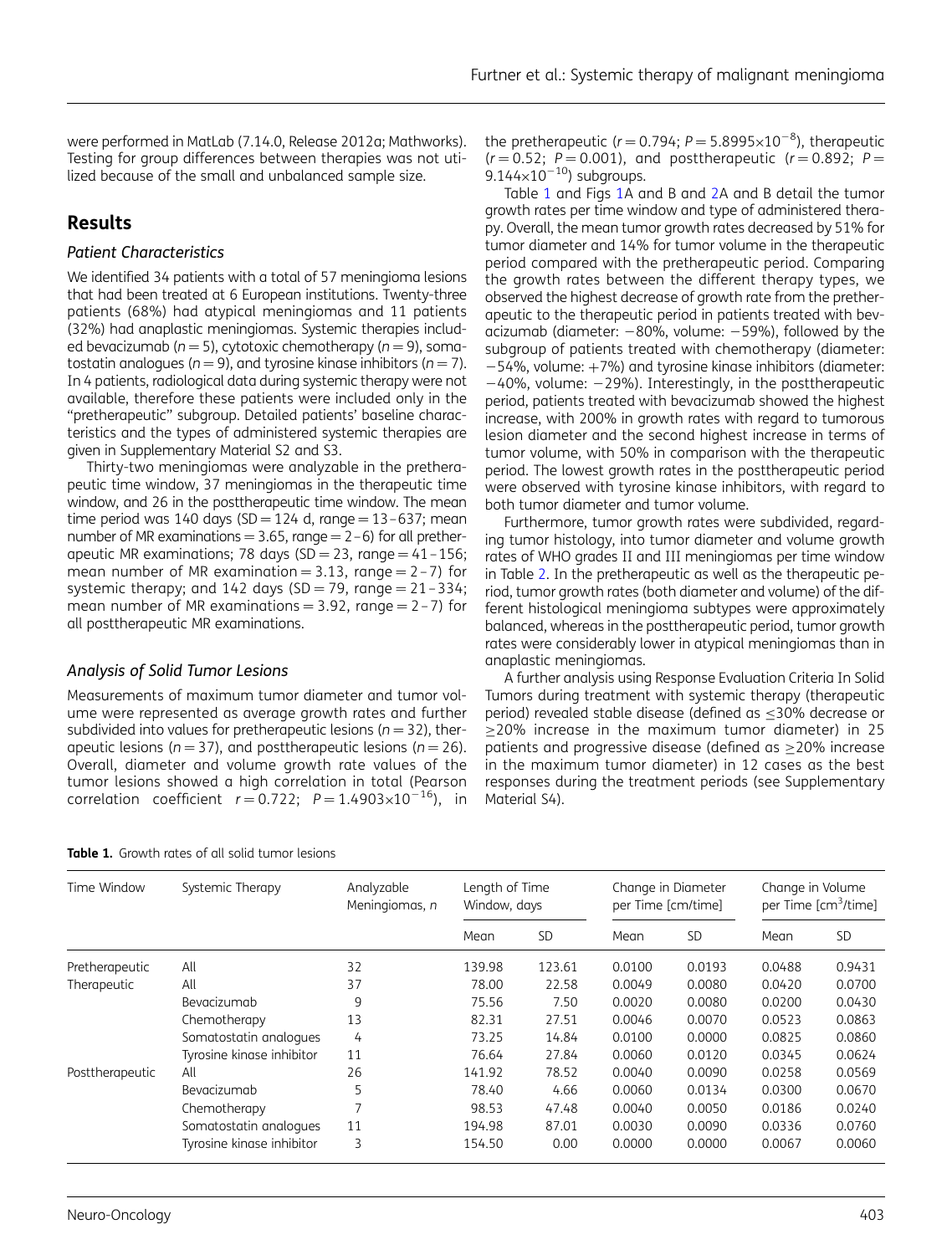<span id="page-3-0"></span>

Fig. 1. Visualization of change gradients of (A) tumor diameter, (B) tumor volume, and (C) peritumoral edema before (continuous lines), during (dashed lines), and after (dotted lines) systemic therapy. The slopes describe the direction (decrease or increase) and steepness (intensity) for the 3 groups, respectively. A very steep line therefore indicates a rapid increase. As clearly visible, growth velocity for all 3 measures (diameter growth rate, volume growth rate, edema change rate) degrades from before to after therapy.

# Analysis of Peritumoral Edema

Changes of peritumoral edema were defined as the change rates of maximum peritumoral edema volume over a period of time and were evaluated during the pretherapeutic period in 12 meningiomas, during the therapeutic period in 36 meningiomas, and during the posttherapeutic period in 25 meningiomas. In the overall cohort, mean change rates of peritumoral edema volume were positive in all time periods and were highest in the pretherapeutic and lowest in the posttherapeutic period (Table [3,](#page-5-0) Fig. 1C). Comparing edema volume change rates between the patient populations treated with different therapies, a decrease in edema volume was evident exclusively in the therapeutic period in patients treated with bevacizumab, with a change rate of  $-0.007$  cm<sup>3</sup>/t (SD  $=$  0.0210) (resulting in a reduction of peritumoral edema change rate of 107% compared with the pretherapeutic period), whereas all other included therapies together showed an average increase in peritumoral edema change rate of 0.1070 cm<sup>3</sup>/t (SD = 0.2350)

(resulting in an increase of peritumoral edema change rate of 7% compared with the pretherapeutic period). The remarkable effect of bevacizumab on peritumoral edema change rates during the therapy period in comparison with all other included systemic therapies is visualized in Fig. [2C](#page-4-0).

A reduction in peritumoral edema volume change rate by 29% compared with the pretherapeutic period was detected during the application of chemotherapy, while in the case of somatostatin analogues and tyrosine kinase inhibitors, peritumoral edema showed an increase in change rates of 95% and 15%, respectively. After the termination of systemic therapy, no change of peritumoral edema volume was determined in the chemotherapy subgroup. The second lowest peritumoral edema change rate after termination of systemic therapy was determined in the bevacizumab cohort, whereas patients who were treated with somatostatin analogues or tyrosine kinase inhibitor showed the highest posttherapeutic peritumoral edema change rates.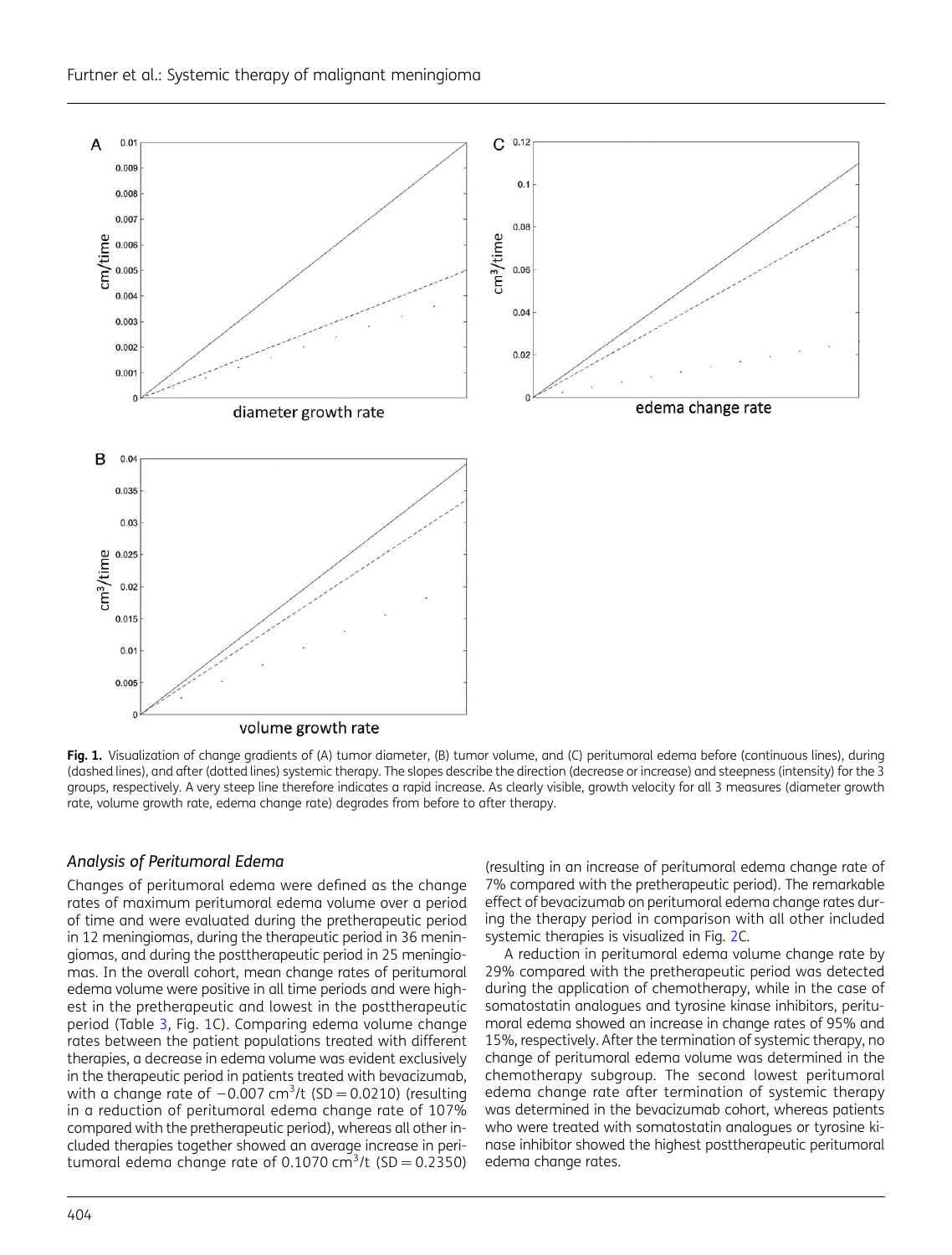<span id="page-4-0"></span>

Fig. 2. Growth rates expressed as lesion (A) diameter and (B) volume shown for different systemic therapies (black lines = bevacizumab; dotted  $lines =$  chemotherapy; grey lines  $=$  somatostatin analogues; dashed lines  $=$  tyrosine kinase inhibitor) in the therapeutic and posttherapeutic periods. Since the growth rate of lesion diameter after administration of tyrosine kinase inhibitor was zero, no dashed line is shown in this section. Column C represents the changes of peritumoral edema volumes shown for bevacizumab (black line) versus all chemotherapies, somatostatin analogues, and tyrosine kinase inhibitors pooled (dashed line) during therapy application. The slopes describe the direction (decrease or increase) and steepness (intensity) for the 3 groups, respectively. A very steep line therefore indicates a rapid increase.

|  |  | Table 2. Growth rates of solid tumor lesions and change rates of peritumoral edema by WHO arades II and III |  |
|--|--|-------------------------------------------------------------------------------------------------------------|--|
|  |  |                                                                                                             |  |

| Time Window      |        | <b>WHO Grade</b> | Analyzable<br>Meningiomas, n | Length of Time<br>Window, days |           | Change in Diameter<br>per Time [cm/time] |           | Change in Volume per<br>Time [cm <sup>3</sup> /time] |           |
|------------------|--------|------------------|------------------------------|--------------------------------|-----------|------------------------------------------|-----------|------------------------------------------------------|-----------|
|                  |        |                  |                              | Mean                           | <b>SD</b> | Mean                                     | <b>SD</b> | Mean                                                 | <b>SD</b> |
| Pretherapeutic   | Lesion | $\rm II$         | 17                           | 188.35                         | 146.39    | 0.0100                                   | 0.0240    | 0.0420                                               | 0.0970    |
|                  |        | III              | 15                           | 85.18                          | 57.31     | 0.0100                                   | 0.0130    | 0.0560                                               | 0.0940    |
|                  | Edema  | $\rm II$         | 6                            | 159.680                        | 42.250    |                                          |           | 0.0317                                               | 0.0440    |
|                  |        | III              | 6                            | 48.360                         | 57.470    |                                          |           | 0.1680                                               | 0.3390    |
| Therapeutic      | Lesion | $\rm II$         | 24                           | 81.29                          | 20.84     | 0.0042                                   | 0.0070    | 0.0420                                               | 0.0670    |
|                  |        | $\overline{11}$  | 13                           | 71.92                          | 25.19     | 0.0062                                   | 0.0112    | 0.0423                                               | 0.0780    |
|                  | Edema  | $\mathbf{H}$     | 23                           | 81.610                         | 21.260    |                                          |           | 0.0661                                               | 0.1580    |
|                  |        | $\prod$          | 13                           | 71.920                         | 25.190    |                                          |           | 0.1008                                               | 0.2840    |
| Post therapeutic | Lesion | П                | 20                           | 155.38                         | 81.27     | 0.0030                                   | 0.0070    | 0.0180                                               | 0.0350    |
|                  |        | III              | 6                            | 97.07                          | 50.99     | 0.0070                                   | 0.0121    | 0.0517                                               | 0.1025    |
|                  | Edema  | П                | 19                           | 159.770                        | 81.000    |                                          |           | 0.0247                                               | 0.0413    |
|                  |        | III              | 6                            | 97.070                         | 50.990    |                                          |           | 0.0233                                               | 0.0367    |

Moreover, peritumoral edema change rates were evaluated with regard to the different histological meningioma subgroups in Table 2. Remarkably, peritumoral edema volume change rates were lower in atypical meningiomas in the pretherapeutic as well as in the therapeutic period than in anaplastic meningiomas, while there was almost no difference in the

posttherapeutic period. Moreover, during systemic therapy, atypical meningiomas showed increased peritumoral edema change rates, while the peritumoral edema in anaplastic meningiomas decreased in comparison with the pretherapeutic period. After systemic therapy, peritumoral edema volumes showed the lowest change rates in atypical as well as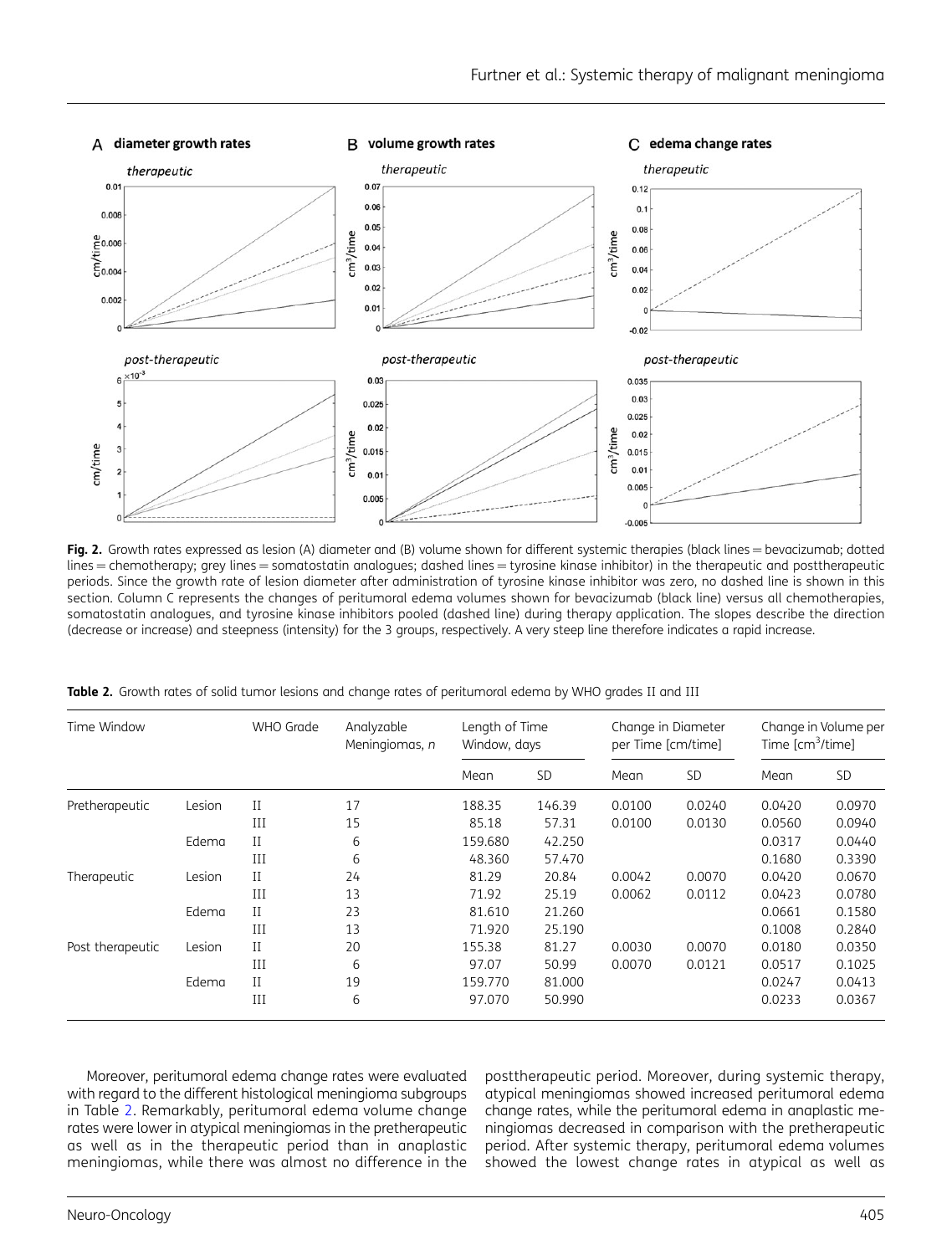| Time Window     | Systemic Therapy          | Analyzable<br>Meningiomas, n | Length of Time<br>Window, days |           | Change in Volume per<br>Time [cm <sup>3</sup> /time] |           |
|-----------------|---------------------------|------------------------------|--------------------------------|-----------|------------------------------------------------------|-----------|
|                 |                           |                              | Mean                           | <b>SD</b> | Mean                                                 | <b>SD</b> |
| Pretherapeutic  | All                       | 12                           | 104.02                         | 75.45     | 0.1000                                               | 0.2410    |
| Therapeutic     | All                       | 36                           | 78.11                          | 22.89     | 0.0780                                               | 0.0349    |
|                 | Bevacizumab               | 9                            | 75.55                          | 7.50      | $-0.0070$                                            | 0.0210    |
|                 | Chemotherapy              | 12                           | 83.00                          | 28.62     | 0.0710                                               | 0.1470    |
|                 | Somatostatin analogues    | 4                            | 73.25                          | 14.84     | 0.1950                                               | 0.2700    |
|                 | Tyrosine kinase inhibitor | 11                           | 76.64                          | 27.84     | 0.1145                                               | 0.3060    |
| Posttherapeutic | All                       | 25                           | 144.72                         | 78.80     | 0.0244                                               | 0.0390    |
|                 | Bevacizumab               | 5                            | 78.40                          | 4.66      | 0.0080                                               | 0.0180    |
|                 | Chemotherapy              | 6                            | 102.95                         | 50.41     | 0.0000                                               | 0.0000    |
|                 | Somatostatin analogues    | 11                           | 194.00                         | 87.00     | 0.0380                                               | 0.0350    |
|                 | Tyrosine kinase inhibitor | 3                            | 154.50                         | 0.00      | 0.0500                                               | 0.0860    |

#### <span id="page-5-0"></span>Table 3. Changes of peritumoral edema volume

anaplastic meningiomas in comparison with the pretherapeutic and therapeutic periods.

# **Discussion**

The role of systemic therapies in recurrent WHO grades II and III meningiomas is ill-defined. So far, medical therapy of these tumors has been evaluated only in case reports, retrospective patient series, and small and uncontrolled prospective studies. The 6-month progression-free survival (PFS-6) rates reported among these studies show a high variability, ranging from 3% to 64.3%. A recent systematic analysis proposed a PFS-6 rate of 26% as the benchmark for historical comparisons.[14](#page-6-0) Considering this benchmark, hydroxyurea, octreotide analogues, gefitinib, and erlotinib were deemed ineffective,  $4,13,16$  while anti-angiogenic drugs, including bevacizumab, vatalanib, and sunitinib showed potential activity, with PFS-6 rates of 37.5% to 64.3%.<sup>[11,14,17](#page-6-0)-[19](#page-6-0)</sup> Interestingly, our data support a potential role of anti-angiogenic treatment in recurrent WHO grades II and III meningioma, as the most pronounced decrease of tumor growth rates was observed in patients put on bevacizumab therapy. Of note, however, we observed evidence for drug-induced tumor growth inhibition also for the other types of systemic therapies analyzed in our series, although to a considerably smaller extent than for bevacizumab. The activity of bevacizumab or other anti-angiogenic agents targeting the vascular endothelial growth factor (VEGF) pathway in WHO grades II and III meningioma seems rational from a pathobiological point of view, as prominent expression of VEGF and its receptors as well as neo-angiogenesis have repeatedly been shown in this tumor type.  $20,21$  Ongoing prospective studies (NCT00972335, NCT01125046) will provide more data on the role of bevacizumab for aggressive meningiomas. A point of caution, however, may be deduced from our observation of increased growth rates after cessation of bevacizumab therapy that were not noted in patients treated with other drugs. "Rebound effects" characterized by more malignant behavior after termination of bevacizumab therapy have been described for vestibular schwannoma, and further studies should address this issue also in meningioma.<sup>[22](#page-6-0)</sup>

Bevacizumab has shown considerable and clinically relevant anti-edematous properties in gliomas and brain metastases. Our data indicate that this effect is also relevant in meningioma patients, as we saw shrinking of peritumoral edema volumes exclusively in patients under bevacizumab treatment. This finding is well in line with reports showing an important role for VEGF in edema formation in meningioma. $23 - 25$  $23 - 25$  $23 - 25$  Thus, bevacizumab treatment may be of particular clinical benefit in meningioma patients with symptomatic peritumoral edema and may help to decrease symptomatic burden and corticosteroid need.

Our study has several limitations; despite the multicenter approach, we were able to assemble only a relatively small patient cohort in this rare tumor type. In a number of cases we were unfortunately not able to retrospectively retrieve the neuroimages (or only neuroimages of insufficient quality), because they were done at external institutions. To overcome the individual bias of heterogenic time periods between the MR follow-up examinations at each center, growth rates, which were defined as maximum change in tumor diameter or tumor volume over a period of time, were used. Another limitation is the heterogeneity of administered treatments and the retrospective mode of data analysis. Overall, it is important to note that our analyses are strictly descriptive and need to be carefully interpreted and validated by larger, optimally prospective investigations. In general, the lack of reductions in tumor sizes seen with systemic agents suggests that response rate is not an optimal endpoint for clinical trials with medical therapies in meningiomas but that progression-free survival times or the change in growth rates may be more appropriate endpoints. In any case, our study emphasizes the need for standardization of imaging protocols and clinical management algorithms in aggressive meningioma patients to overcome the wide variation in clinical practice.

# Supplementary Material

[Supplementary material is available at](http://neuro-oncology.oxfordjournals.org/lookup/suppl/doi:10.1093/neuonc/nov183/-/DC1) Neuro-Oncology Journal [online \(http://neuro-oncology.oxfordjournals.org/\).](http://neuro-oncology.oxfordjournals.org/lookup/suppl/doi:10.1093/neuonc/nov183/-/DC1)